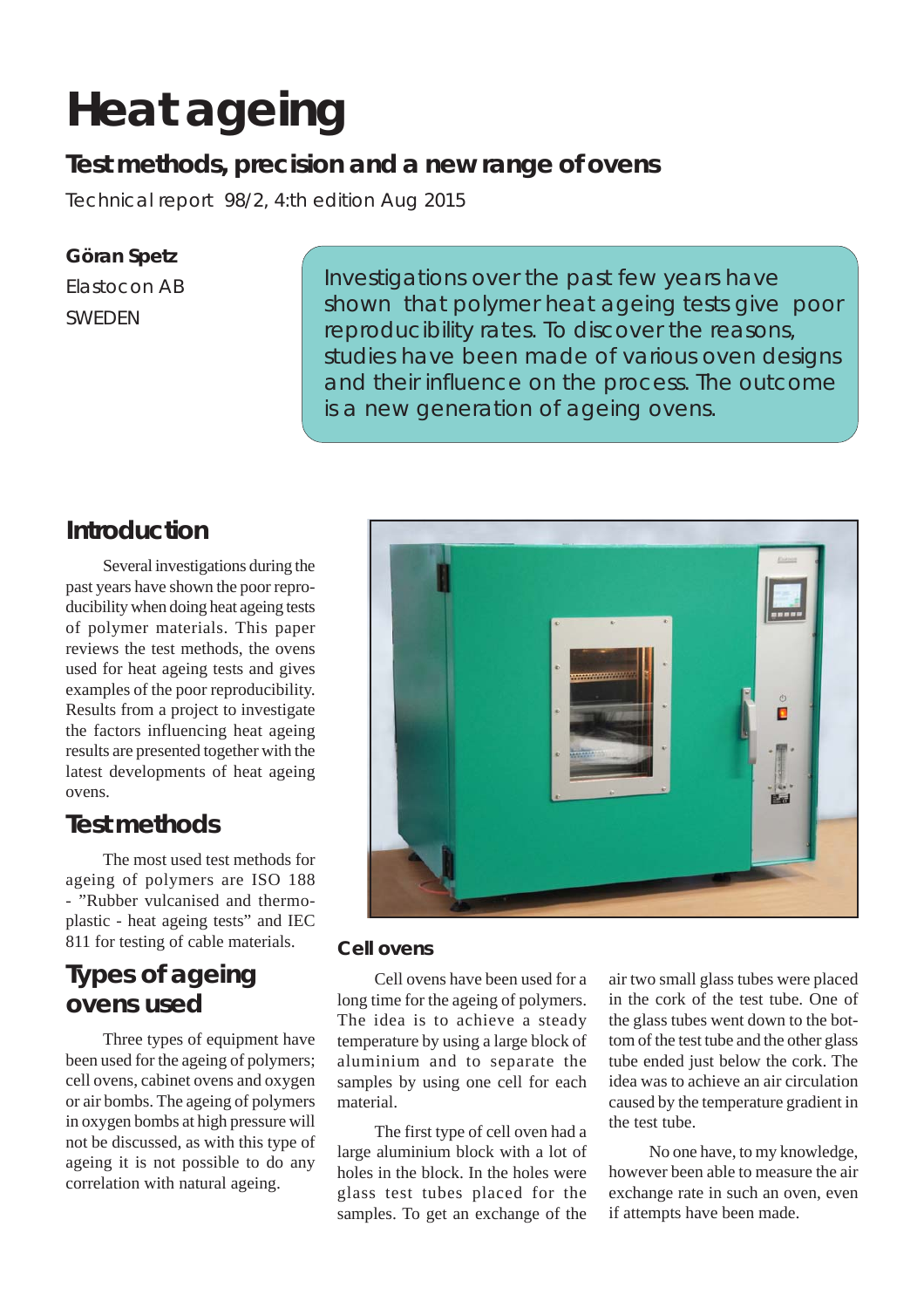A later type of cell oven had larger cells in the aluminium block and forced air exchange by using an air pump with a flow meter. This type of oven was a great improvement over the first type. The preheating of the the air was however not always satisfactory, as the air in the cells could be up to several degrees Celcius lower than the temperature of the aluminium block.

#### **Cabinet ovens**

Until a few years ago, there were not any cabinet ovens designed especially for the ageing of polymers available on the market. So the laboratories have purchased standard drying ovens.

The standard ovens on the market can be divided in two categories, with or without a fan.

The ovens without a fan normally have very large variations of the temperature in space, up to 10 °C is not unusual, especially when the throttle is open to get an air exchange. This type of oven is often used by the cable industry, as the

standard they are using, IEC 811, states that no fan is allowed in the oven. To get an acceptable temperature tolerance of  $+1$ °C the ovens are measured to find a usable area with this tolerance. Normally an area of

a few liters is found in the middle of the ovens where the samples can be placed.

The ovens with a fan is normally used in the rubber industry, as companies have been more concerned of a uniform temperature than to have a low air speed, which is required in ISO 188. The detrimental effect on the test result of a high air speed has alsonot been known until recently, see ref 1.

### **Reproducibility in heat ageing tests**

At the beginning of the 1980s it was decided to include within ISO TC 45, Rubber and Rubber Products, a precision clause in all test method standards. The precision clauses were established by carrying out Interlaboratory Test Programmes, ITPs, to establish the repeatability (within laboratory) and the reproducibility (between laboratories) for the test methods.

This work inspired us in Sweden to start an interlaboratory test program, organised by the Swedish National Testing Institute. During the years 1982 - 1988, 14 interlaboratory tests were carried out.

All these interlaboratory tests within ISO and in Sweden have shown that the spread in the test results is worse than anyone could have expected.

**Table 1** shows the result from an ITP for heat ageing done in Sweden 1988, (ref 2)

| <b>Table 1 Ageing test reproducibility</b>            |       |              |    |  |  |
|-------------------------------------------------------|-------|--------------|----|--|--|
| 12 different labs, ITP 1988                           | mean  | $^{\circ}$ S | R. |  |  |
| Change in tensile strength $(\%)$                     | $-18$ | 5.3          | 15 |  |  |
| Change in elongation at break $(\%)$ -40              |       | 5.8          | 16 |  |  |
| Change in microhardness, IRHD -13                     |       | 3.8          | 10 |  |  |
| $s = std deviation$                                   |       |              |    |  |  |
| $R = Reproducibility in actual units of measurements$ |       |              |    |  |  |

"Until a few years ago, there were no cabinet ovens available on the market which had been designed especially for ageing polymers"

### **Investigation of factors influencing heat ageing test results**

The problem of obtaining reproducible test results when doing heat ageing tests have been shown in several Interlaboratory Test Programs (ITP) carried out in Sweden and within ISO TC 45 during the last ten years. To improve the situation a project within the Swedish Plastic and Rubber Institute, has studied thedifferent factors influencing ageing results. (ref 1)

The project started with an inventory of the ovens used for ageing tests among the 12 participating Swedish rubber companies. Based on this inventory four of the ovens and a new designed oven were chosen for a closer study. The ovens were investigated for the following:

- temperature uniformity in time
- temperature uniformity in space
- set, shown and actual temperature
- air speeds
- air exchange rates
- ageing results in different ovens

The following factors influencing the ageing were then further investigated in different ways:

- temperature
- air speed

#### **Measurements of the ageing ovens**

Based on the inventory the following ovens were measured in one laboratory.

- Heraeus UT 5042
- Heraeus UT 5060E
- Salvis TSW 60
- Elastocon EB 01
- Elastocon EB 04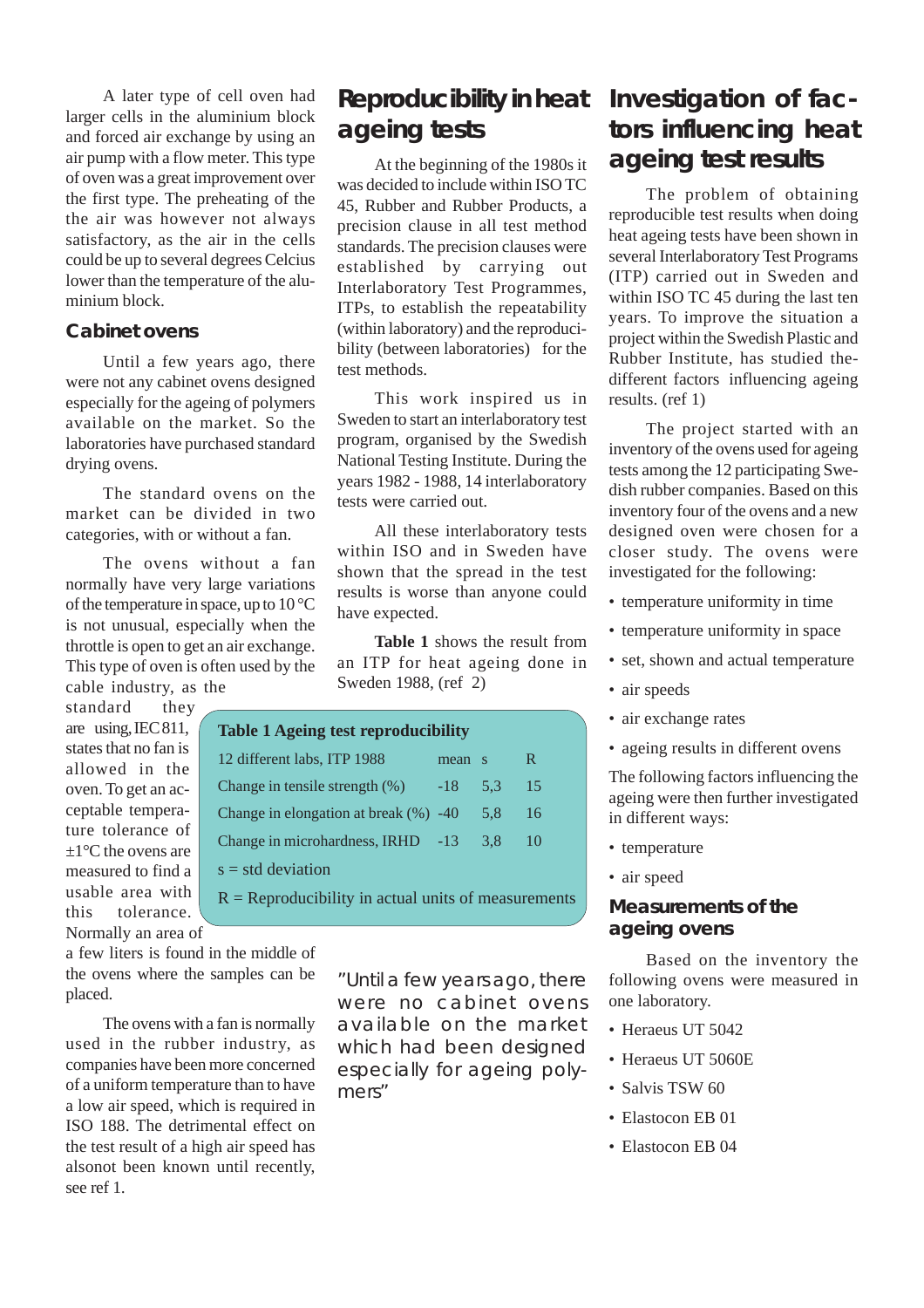#### **Temperature variations in time**

A PT 100 sensor was placed in the centre of each oven. The sensors were connected to a data logging system connected to a PC-computer, with a resolution of  $\pm 0.1$ °C. The temperature was adjusted as close as possible to 100°C. The ovens were run for 5 days to see temperature variations in time. The results are shown in table 2.

| <b>Table 2 Temperature variations in time</b> |             |                               |                 |                 |  |  |
|-----------------------------------------------|-------------|-------------------------------|-----------------|-----------------|--|--|
|                                               |             | 5042 5060E TSW 60 EB 01 EB 04 |                 |                 |  |  |
| $^{\circ}C$                                   | $^{\circ}C$ | $^{\circ}C$                   | $\rm ^{\circ}C$ | $\rm ^{\circ}C$ |  |  |
| 13,8                                          | 0,1         | 0.2                           | 0,1             | 0,1             |  |  |
|                                               |             |                               |                 |                 |  |  |

The UT 5042 oven had a mechanical controller, the other ovens had electronic controllers. With a modern electronic controller temperature variations in time seems to be no problem.

#### **Temperature variations in space**

A frame with five PT 100 sensors located in each corner and in the centre, connected to a data logging system, was placed inside each cabinet and was moved between three positions. The outer sensors were placed about 50 mm from the walls. the results are shown in table 3 and fig 1 to 3.



**Figure 1** Temperature variations in space, UT 5060E



*Figure 2 Temperature variations in space, TSW 60*



*Figure 3 Temperature variations in space, EB 04*

| <b>Table 3 Temperature variations in space</b> |                 |                 |                 |                 |  |
|------------------------------------------------|-----------------|-----------------|-----------------|-----------------|--|
| 5042                                           | 5060E           | <b>TSW 60</b>   | <b>EB01</b>     | <b>EB04</b>     |  |
| $\rm ^{\circ}C$                                | $\rm ^{\circ}C$ | $\rm ^{\circ}C$ | $\rm ^{\circ}C$ | $\rm ^{\circ}C$ |  |
| 0.9                                            | 0.5             | 1,3             | N/A             | 0,4             |  |
| 0.7                                            | 1,7             | 1,3             | N/A             | 0.3             |  |
| 0.7                                            | 1,1             | 2,7             | N/A             | 0,2             |  |
| 1,2                                            | 1,7             | 3,1             | 0.5             | 0,4             |  |
|                                                |                 |                 |                 |                 |  |

 $NA = not applicable$ 

The table shows the difference between five points in each location and the total difference (all points all locations)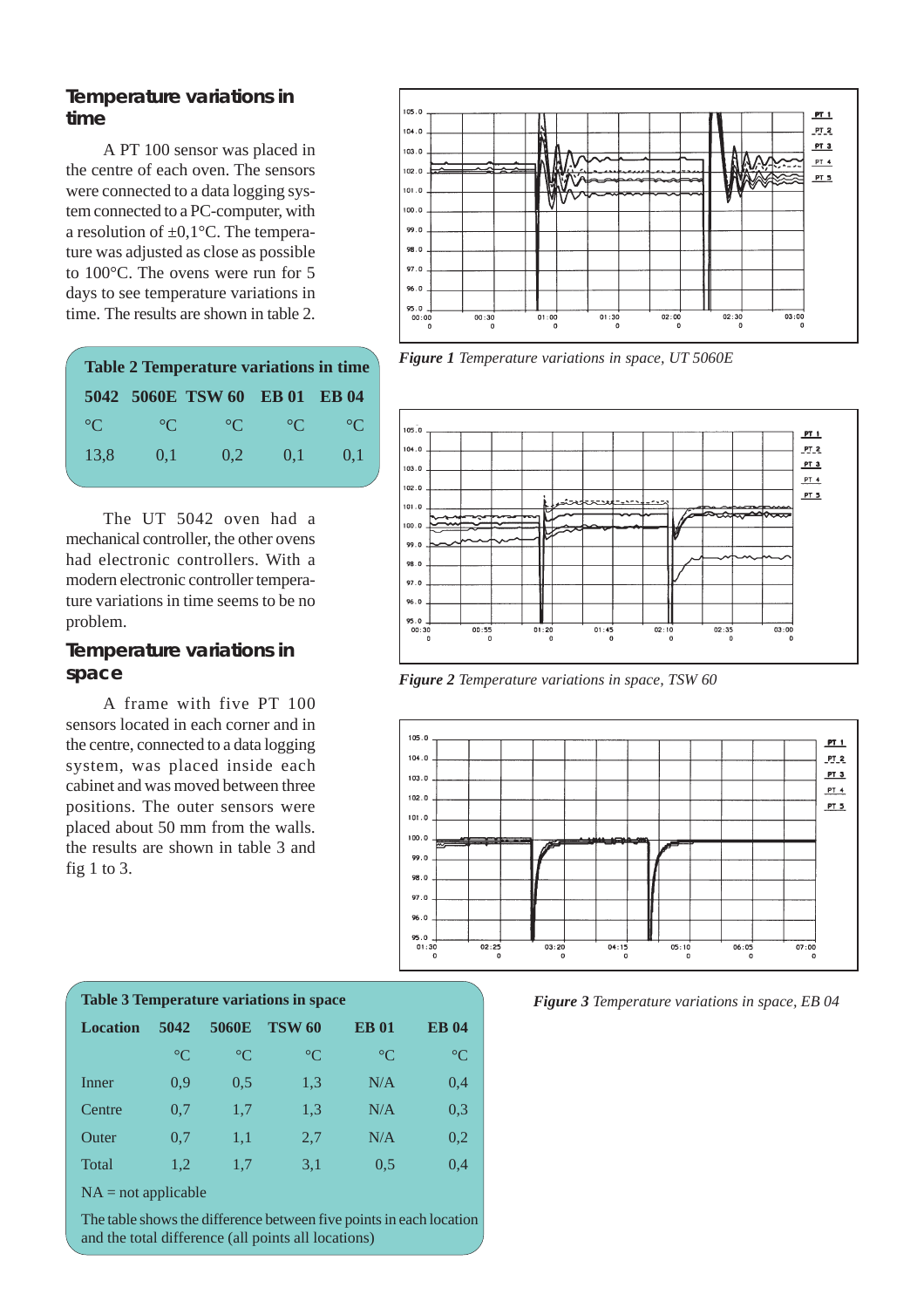#### **Air speeds**

The air speeds have been measured in 27 points in the ovens and the results are shown in table 4.

The air speeds of the ovens EB 01 and EB 04 are dependent of the air exchange rate only and have not been possible to measure. The value is calculated from the air exchange rate.

The traditional heating cabinets show great variations in air speed from almost 0 up to 5 m/s. The flow is rotating and turbulent. The air movement is created by a fan behind a baffle, either in the back or in one side of the cabinet.

In EB 01 and EB 04 the air is passed through a flowmeter with a control valve, going from the bottom to the top of the cabinet more as a laminar flow.

In the former version of ISO 188 Rubber - Accelerated ageing test, the standard stateted that "provision shall be made for a slow circulation of air through the oven of not less than three and not more than ten changes per hour." In the latest version of ISO 188 is added "the air speed shall be dependant of the air exchange rate only".This means that no fans are allowed inside the testing cabinet and then the three standard ovens tested do not meet the requirements for low air speed.

#### **Air exchange rates**

The air exchange rates have been determined both by calculating the air volume by measuring the air speed and area in the exhaust hole and by measuring the time needed to fill a 125 l plastic bag attached to the exhaust hole. The results are shown in table 5.

The air exchange rate in EB 01 and EB 04 is set by a flow meter and a control valve.

In ISO 188 Rubber - Accelerated ageing test, the requirement for air exchange is 3 - 10 exchanges per hour, while the IEC 811 requires 8 - 20 exchanges per hour.

| <b>Table 4 Air speeds</b> |      |     |              |             |             |  |  |
|---------------------------|------|-----|--------------|-------------|-------------|--|--|
| <b>Speed</b>              | 5042 |     | 5060E TSW 60 | <b>EB01</b> | <b>EB04</b> |  |  |
|                           | m/s  | m/s | m/s          | m/s         | m/s         |  |  |
| $min$ speed $0,5$         |      | 0,0 | 0.4          | < 0.001     | < 0.001     |  |  |
| max speed 2,6             |      | 4,5 | 3.0          | < 0.001     | < 0.001     |  |  |
|                           |      |     |              |             |             |  |  |

| Table 5 Air exchange rates |      |                   |                                      |             |              |  |
|----------------------------|------|-------------------|--------------------------------------|-------------|--------------|--|
| <b>Oven</b><br>Exhaust     | 5042 | 5060E             | <b>TSW60</b><br>Air changes per hour | <b>EB01</b> | <b>EB</b> 04 |  |
| Open                       | ~160 | $\sim$ 40         | ~2300                                | 20          | 16           |  |
| Closed                     |      | $\mathbf{\Omega}$ | $\sim$ 20                            |             | $\Omega$     |  |

#### **Long term ageing, two ovens**

One rubber compound of a NBR/PVC blend was aged in two of the ovens during 1 000 h at 100°C. One Salvis TSW 60 and one Elastocon EB 01 cell oven were used.

The micro hardness and tensile test were performed after 72, 336 and 1 000 h. The temperature in the ovens were adjusted to be 100°C in the centre of each oven. The results are shown in figure 4.

The results in the figure shows that the ageing does not follow the same reaction in the two ovens. The surface of the tested rubber was aged much more in the heating cabinet than in the cell oven. The main difference between the ovens were the air speed. The micro hardness test is mainly measuring surface effects. The tensile test however did not show the same big differences. The air speed seems to be of greater importance for heat ageing than is presently recognised.



*Figure 4 Long term ageing, different ovens, micro IRHD*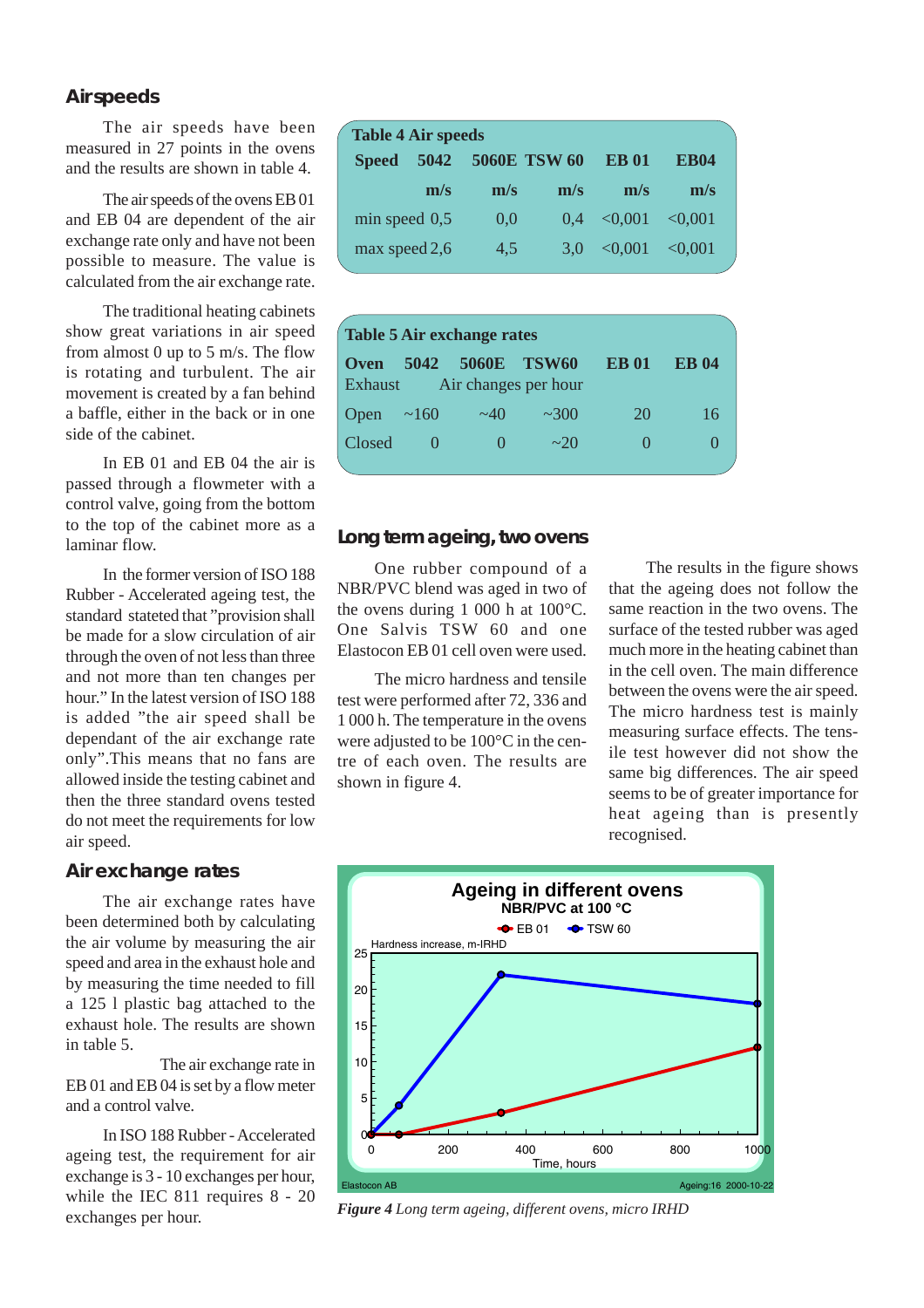#### **Temperature influence on ageing**

Four rubber compounds, NR, SBR, NBR and EPDM, were aged at three temperatures, 95, 100 and 105°C, in a cell oven during 168 h. Before and after the ageing, micro hardness and tensile test were performed.

The results shows a clear influence of the temperature, even in the limited range of  $\pm$ 5 °C. The NR compound shows a dramatic reduction in properties in the temperature range of 100 °C and the temperature seems to be too high for ageing of NR. Figure 5. To keep the temperature variations within close limits seems to be an important factor in reducing variations in ageing of polymers. Calculations have shown that a temperature offset of 1 °C during an ageing test, corresponds to about 10 % testing time, and we don't allow so much variation in the time.

#### **Air speed influence on ageing**

To make a closer investigation of the influence of air speed on heat ageing results, two special ovens were developed. One oven with an air speed of about 0,3 m/s and one with about 3 m/s. Four rubber materials, NR, SBR, NBR and EPDM, were then aged at 70°C (NR, SBR) and 100°C (NBR, EPDM) for 1 000 h in these ovens plus in a cell oven with an air speed of about 0,001 m/s. Weight loss, micro hardness and tensile tests were performed on the four materials after one, three and six weeks of ageing. Some of the results are shown i figures 6 and 7.

The figures show a great difference in the weight loss at different air speeds and analysis shows that softening oils and antioxidants have evaporated. This loss of softener will of course effect most of the other properties as well.



*Figure 5 Temperature influence*



*Figure 6 EPDM, weight loss at different air speeds*



*Figure 7 NBR, weight loss at different air speeds*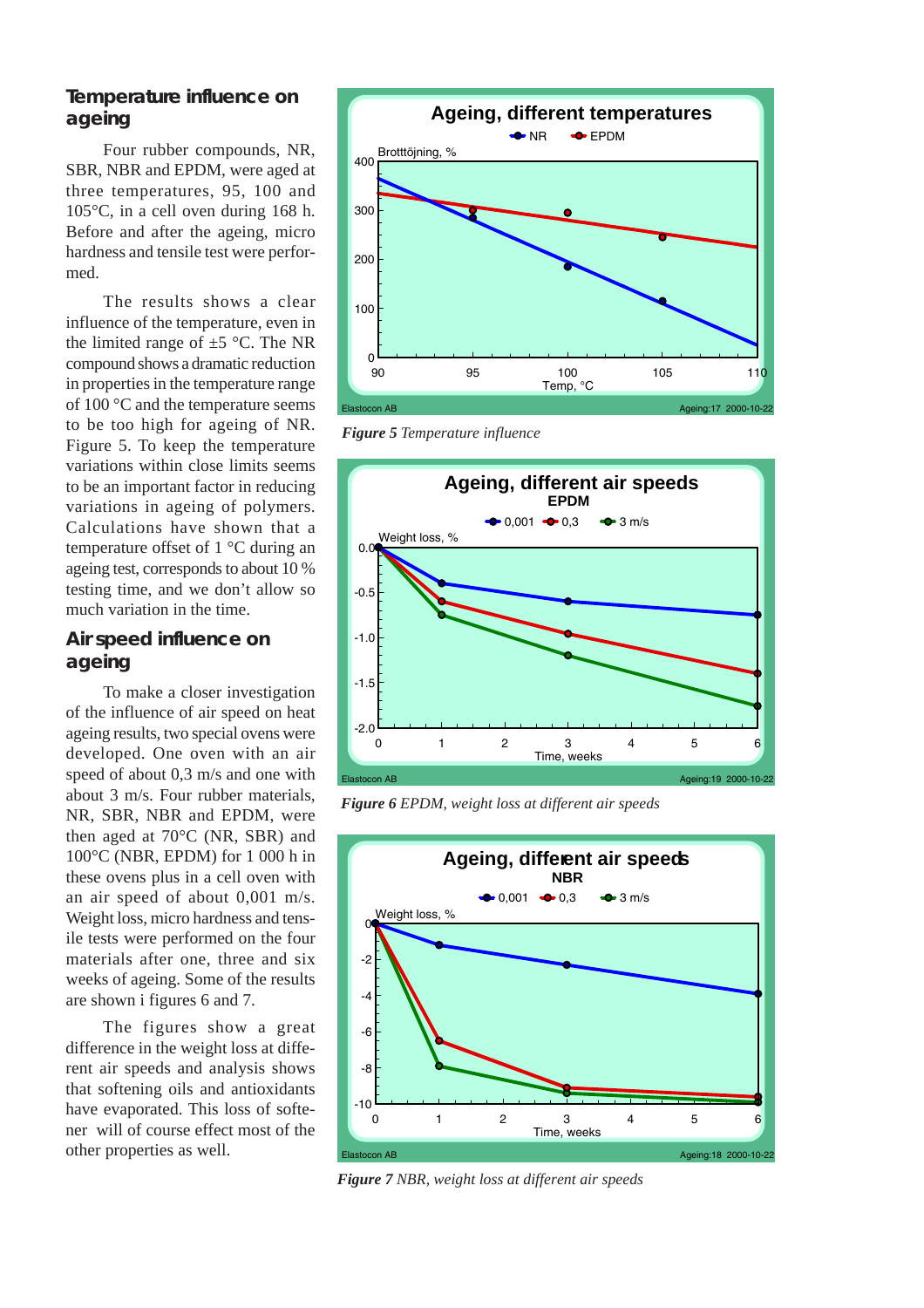#### **Summary**

This project has shown that the main factors contributing to poor reproducibility between laboratories when doing heat ageing tests are air speed and temperature. The results have been presented to ISO TC 45 and have been taken into consideration during in revision of ISO 188 "Rubber vulcanised and thermoplastic - heat ageing tests". Sweden had suggested that the new version of ISO 188 (published 1998) should include more clearly defined testing conditions for the ageing test especially regarding air speed. No fans are allowed in the test space and the air speed shall be dependant of the air exchange rate only. Besides the ageing in still air Sweden suggested the addition of an ageing test at high air speed (1 m/s), for the study of air speed influence.

### **Design of new ovens for heat ageing tests**

Elastocon has during the last decade been involved in the development and design of new ageing ovens for achieving better reproducibility and repeatability when doing heat ageing tests of polymers. The work has been done in parallel with the research project reported above. We have developed a series of both cell ovens and cabinet ovens for the ageing of polymers.

#### **Cell ageing ovens**

Elastocon designed the first cell oven EB 01. 1987, a four cell oven with large cells with a diameter of 100 mm. The oven is now improved and the third generation is on the market, see figure 8.

The temperature system in the oven uses two digital PID controllers with 0.1 °C resolution. One of the controllers is used to control the temperature in the aluminium block. The other controller is used to measure and display the air temperature in one of the cells, close to the samples.

The temperature alarm system is also connected to this controller. The temperature variation in time and space can be kept to half of what is required in the ISO 188 heat ageing standard, or  $\pm 0.5$  up to  $100^{\circ}$ C and  $\pm 1$  up to 200°C.

The exchange



*Figure 8 Cell oven EB 01-II with four cells*

of air is made using an air pump, which pumps the filtered air through a separate flow meter into the bottom of each cell. Before the air enters the cell, it is preheated to the test temperature by passing through channels in the aluminium block. The air pressure is monitored by a piezoelectric pressure sensor, connected to the alarm system. The air exchange rate can be set with the flowmeter to 3-20 exchanges per hour. The air speed is dependent of the air exchange rate only and is calculated to be below  $0.001$  m/s.



*Figure 9 Cell oven with 6 cells and individual temperature EB 20*

1995 Elastocon made the first triple temperature celloven, EB 07. The triple oven has the same specification as the EB 01 cell oven, but the temperature can be set individually in each cell. This allows for a very flexible use of the oven. Later also a cell oven with 6 cells and individual temperature control was developed, see figure 9.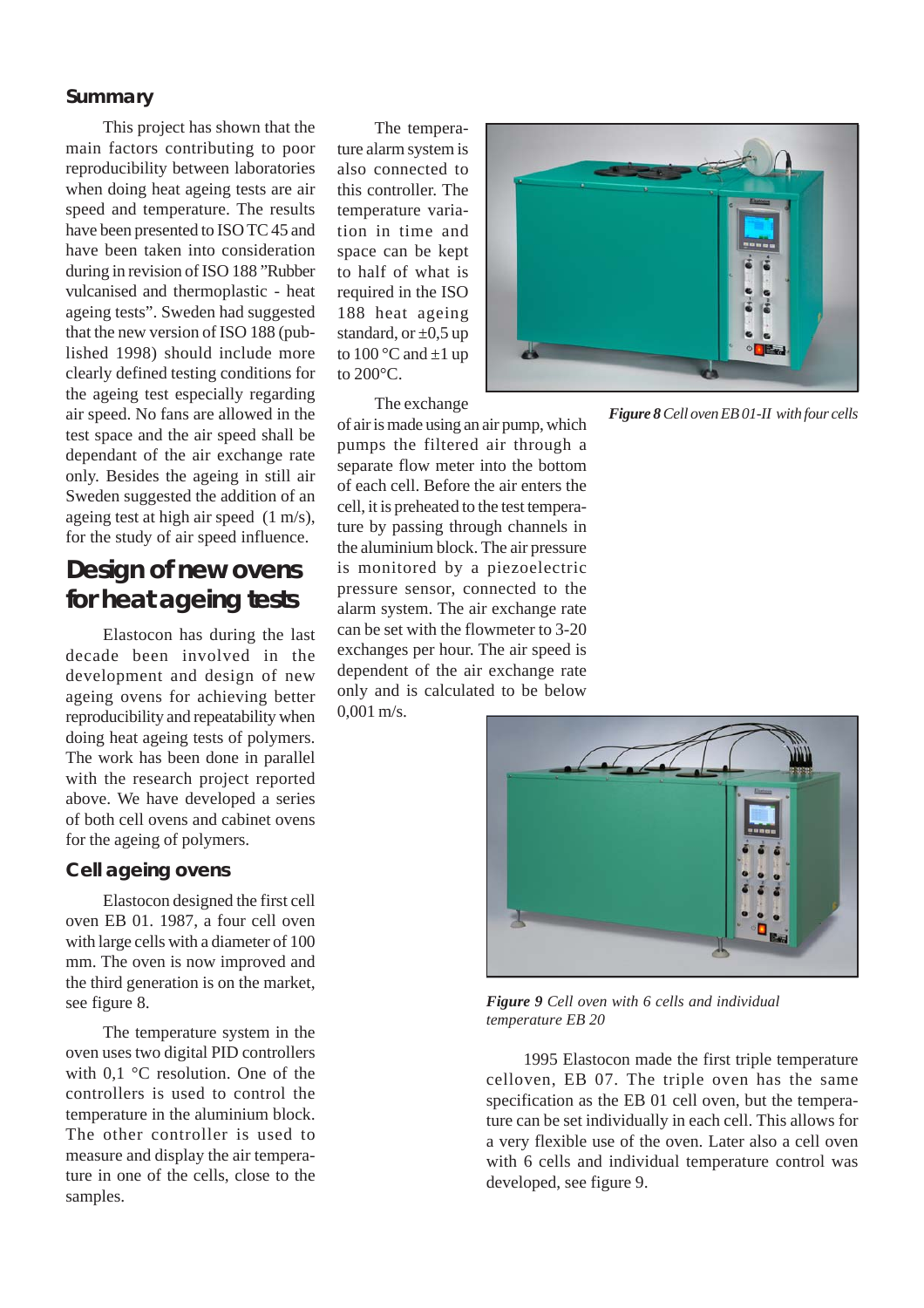#### **Cabinet ageing ovens**

1992 Elastocon presented it's first cabinet oven for ageing with the same specification as the cell oven, see figure 10.

The basic temperature system is the same as in the cell ovens, but to achieve a uniform temperature in space is more difficult in a cabinet oven. The normal way of achieving a uniform temperature in space in a cabinet oven is to use a fan and have a high air speed stirring the air. A high air speed is however not suitable for ageing tests and the only way to get a uniform temperature in still air, is to have all sides of the cabinet at the same temperature. In the cell oven this is achieved by keeping the aluminium block at correct temperature. In the cabinet oven we get the same results by using an inner chamber and having a fan blowing the air with high air speed around the inner chamber.

To exchange the air, fresh air is pumped through a flowmeter into the air stream around the inner chamber, close to the heating elements. The preheated air enters the testing space though a distribution chamber in the bottom of the inner chamber and moves slowly  $(<0.001$  m/s) up to the top, where it is evacuated through a small chimney.

We have also designed a budget priced version of our cabinet ageing oven. To reduce the price we excluded the air pump, flowmeter and window. To still get an air exchange rate within the specification, we use the fan to get fresh air into the system and we set the air exchange rate by adjusting a throttle in the air inlet, see figure 11.



*Figure 10 Cabinet ageing oven EB 04-II*



*Figure 11 Cabinet ageing oven EB 10*

"Temperature variation in time and space can be kept to half of what is required in the ISO 188 heat ageing standard"